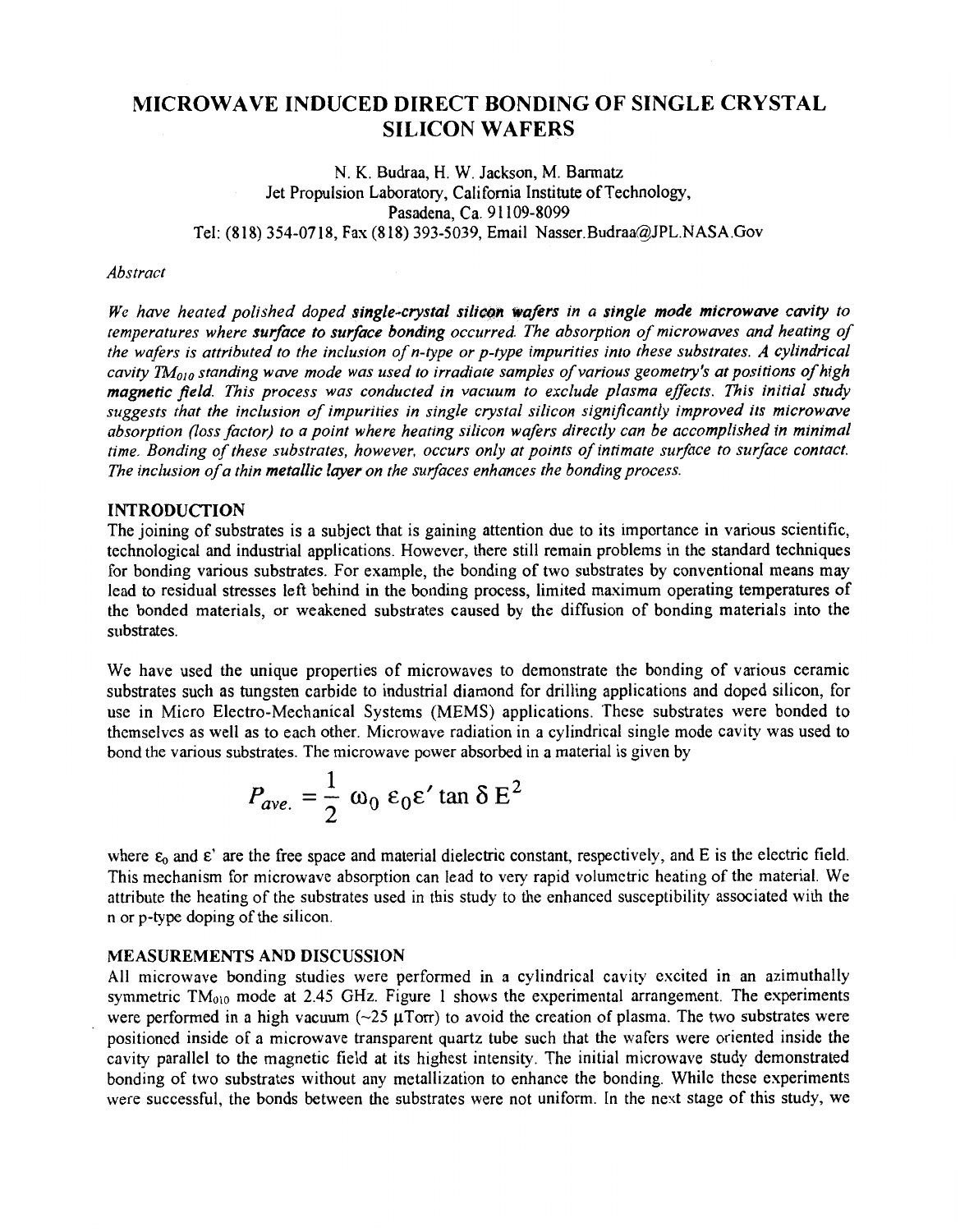<span id="page-1-0"></span>

Figure 1. The experimental set up shows the components for the experiment

investigated the ability of microwaves to selectively heat metal films deposited on the substrates to form stronger bonds. This demonstration study used gold on silicon substrates (Au/Si). The test pieces were fabricated using standard lithographic techniques as fully described in an earlier work'. Each bonded device consisted of one 5 mm  $x$  5 mm  $x$  500  $\mu$ m test piece and one cover piece. Figure 2 shows some test pieces with the  $3$  mm  $x$   $3$  mm  $x$   $100$   $\mu$ m deep etch pit surrounded by a  $2$  mm wide by  $0.1$   $\mu$ m thick plateau of Au. The cover piece consisted of a 10  $\mu$ m Au silicon wafer with a Cr diffusion barrier in between the Au and the Si. This Cr diffusion barrier prevented the formation of an Au-Si eutectic with weaker mechanical properties. The cover piece was placed underneath the upper substrate with the Au perimeter.



**Figure 2 Au Perimeter On Si Wafers** 

With this configuration microwave energy was deposited in the metallic portion of the substrates since the loss tangent is much higher in metals than any other materials. Most of the energy was selectively deposited in the thin metal films. This concentration of the energy locally melted the metal and bonds form rather quickly with minimal hcating of thc substrate. The short bonding process-time allows for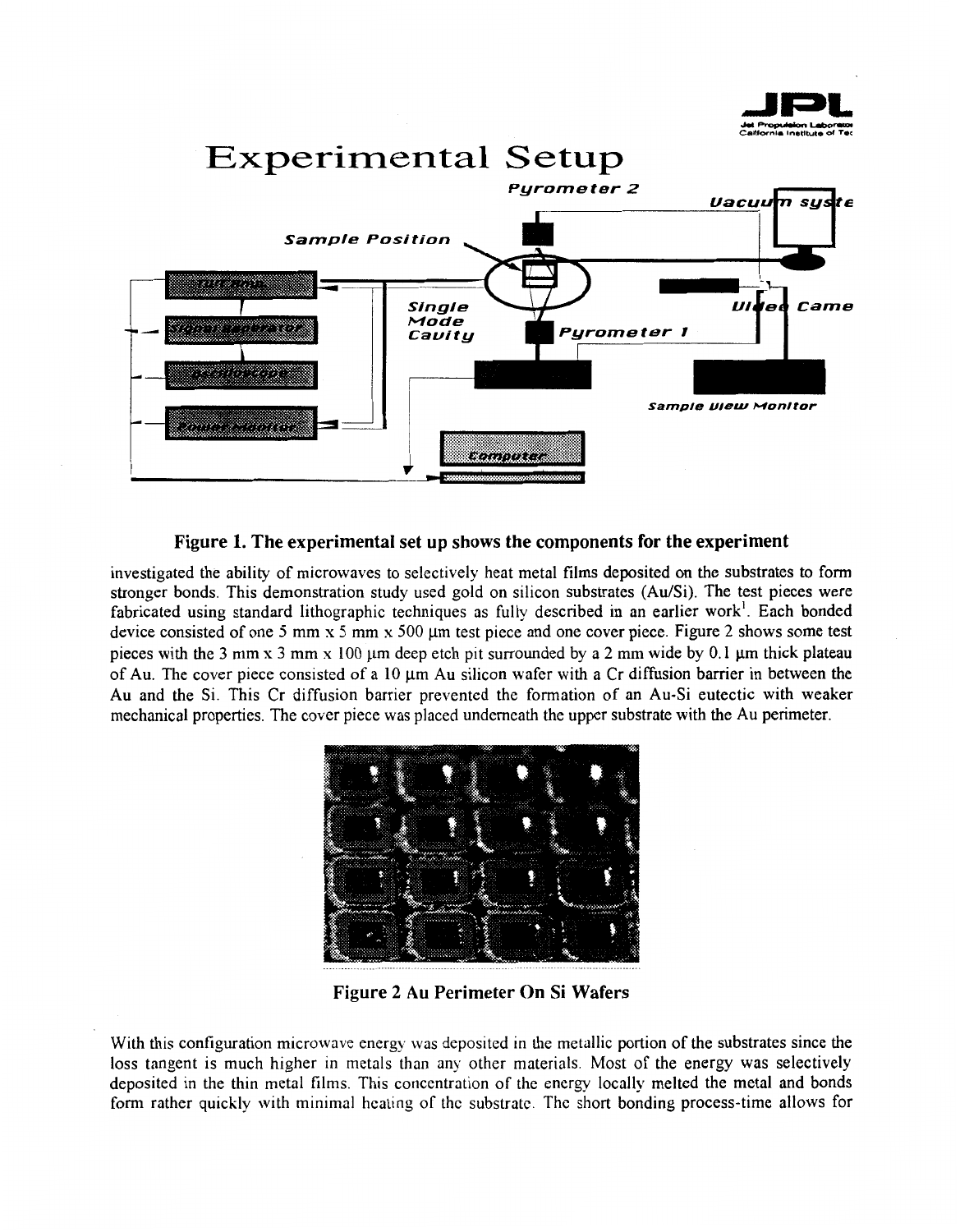minimal Si or Au diffusion. Mechanical stresses were minimized since no pressure was applied during the bonding. Various power-time profiles were applied to achieve the bonding. Some of these profiles were performed at high-power  $(-300 \text{ Watts})$  for short times  $(-2.3 \text{ second duration})$ . Other profiles lasted for  $-30$  seconds at  $\sim$ 100 Watts. Successful bonding was achieved for all of the profiles tested. We are working on controlled experiments to indicate the profile that achieved the optimum bonding.

Substrates with a Au rim perimeter were bonded to a Au coated ultra thin wafer forming a hermetically sealed micro-cavity. The hermeticity of the bonded pieces was initially apparent after microwave heating by the inward bulging of the thin cover piccc duc thc prcssurc difference between the inside and outside of the enclosure (see Figure. 3). The strength of the bond is shown in Figure **4,** where the thin membrane was intentionally broken by applying increasing levels of mechanical stress. Even when failure occurred, the bonded borders remained intact.



[Figure](#page-1-0) **2.** Microwave bonded test pieces showing the dipping in the center due to the fact the hermetic sealing occurred under vacuum.



Figure **3.** When the applied stress breaks the membrane, the perimeter **is** still bonded.

Qualitative mechanical testing of the bonded wafers indicated the bond strengths depended heavily on surface morphology<sup>2</sup> and cleanliness. The mechanism for this bond formation is presently not well understood. We speculate that impurity bonds  $(c.g. Si-O-Si)$  or direct silicon to silicon bonds are formed and are responsible for the formation of the bondcd structurc.